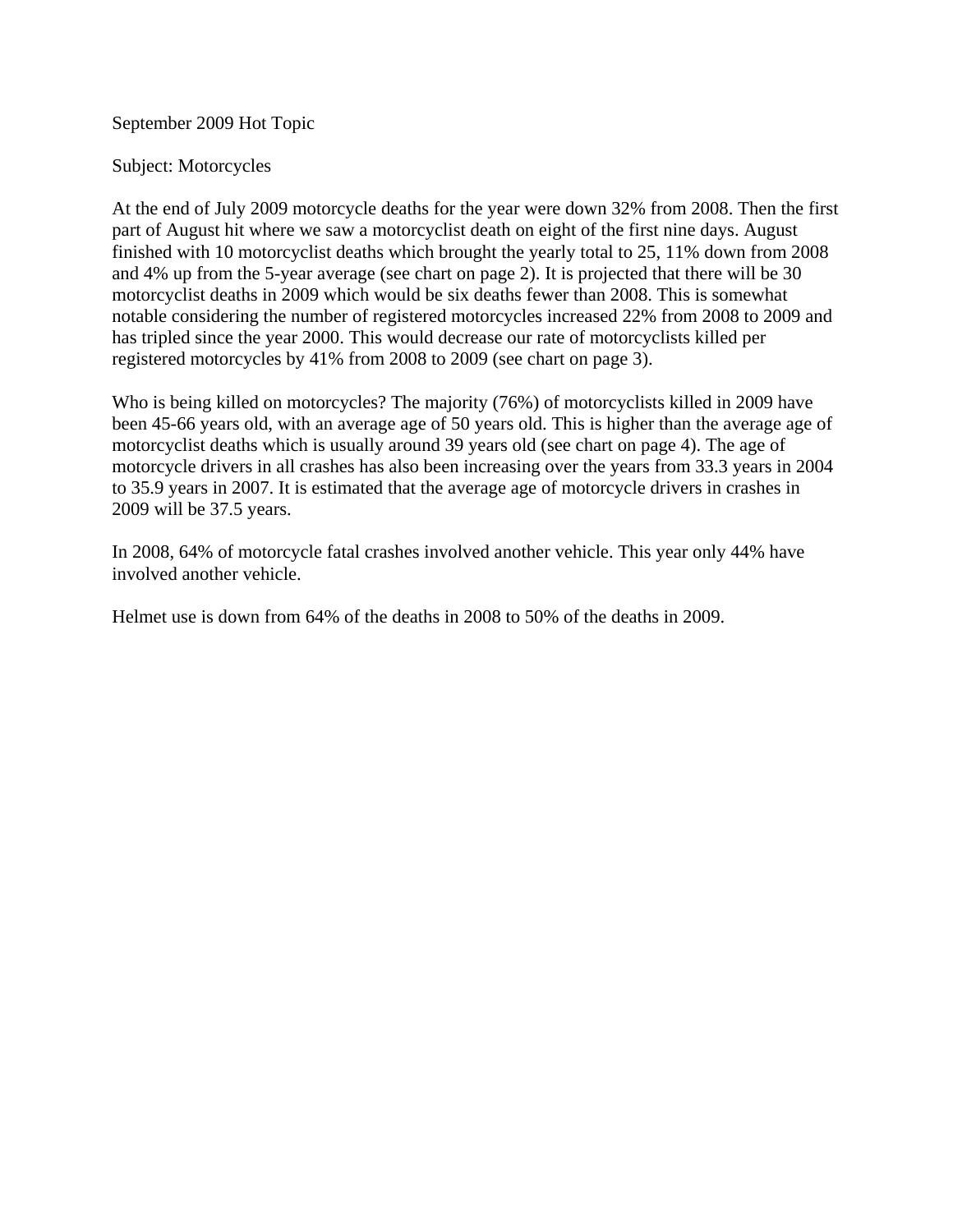| <b>Motorcycle Cumulative Deaths</b> |              |     |     |     |     |                 |                 |                 |     |     |     |            |
|-------------------------------------|--------------|-----|-----|-----|-----|-----------------|-----------------|-----------------|-----|-----|-----|------------|
|                                     | <b>Month</b> |     |     |     |     |                 |                 |                 |     |     |     |            |
| Year                                | Jan          | Feb | Mar | Apr | May | Jun             | Jul             | Aug             | Sep | Oct | Nov | <b>Dec</b> |
| 5 Year Average (2004-2008)          |              | 0   | 3   | 5   | 9   | 14              | 19 <sup>1</sup> | 24 <sub>1</sub> | 27  | 28  | 29  | 29         |
| 2008                                |              | 0   | 2   | 5   | 15  | 20 <sup>2</sup> | 22              | 28              | 32  | 35  | 35  | 36         |
| 2009*                               |              | 0   | 0   |     | 6   | 11              | 15              | 25              |     |     |     |            |

\* Preliminary data

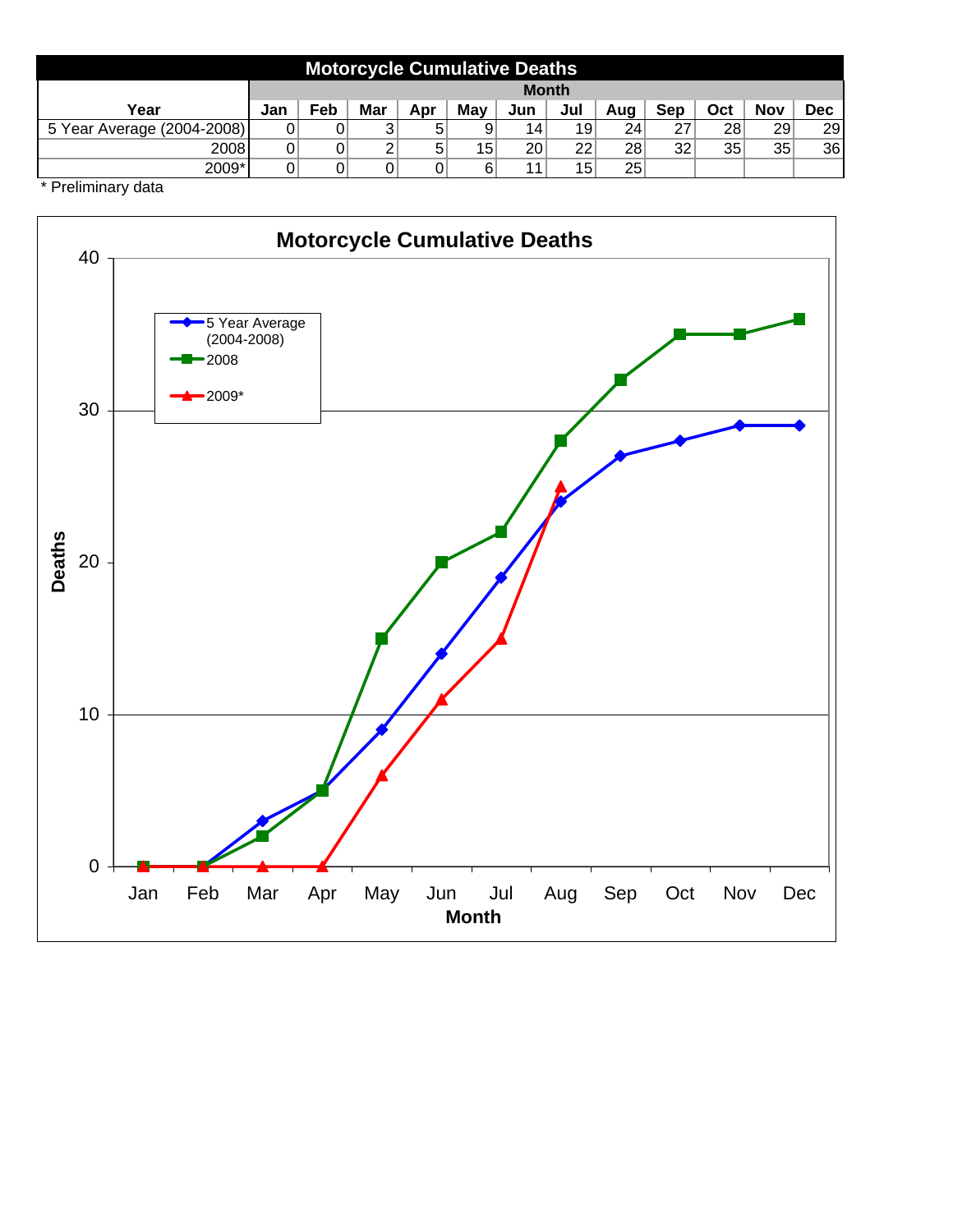| <b>Motorcyclists Killed</b> |                    |     |                        |  |  |  |
|-----------------------------|--------------------|-----|------------------------|--|--|--|
|                             | <b>Registered</b>  |     | Rate per 1,000         |  |  |  |
| Year                        | <b>Motorcycles</b> | #   | <b>Rgstrd Mtrcycls</b> |  |  |  |
| 1999                        | 24,470             | 23  | 0.94                   |  |  |  |
| 2000                        | 24,674             | 24  | 0.97                   |  |  |  |
| 2001                        | 28,291             | 28  | 0.99                   |  |  |  |
| 2002                        | 38,787             | 18  | 0.46                   |  |  |  |
| 2003                        | 41,421             | 22  | 0.53                   |  |  |  |
| 2004                        | 40,964             | 31  | 0.76                   |  |  |  |
| 2005                        | 43,271             | 23  | 0.53                   |  |  |  |
| 2006                        | 48,949             | 24  | 0.49                   |  |  |  |
| 2007                        | 56,146             | 33  | 0.59                   |  |  |  |
| 2008                        | 64,376             | 36  | 0.64                   |  |  |  |
| 2009 Projected              | 78,302             | 30  | 0.38                   |  |  |  |
| Total                       | 489,651            | 292 | 0.60                   |  |  |  |